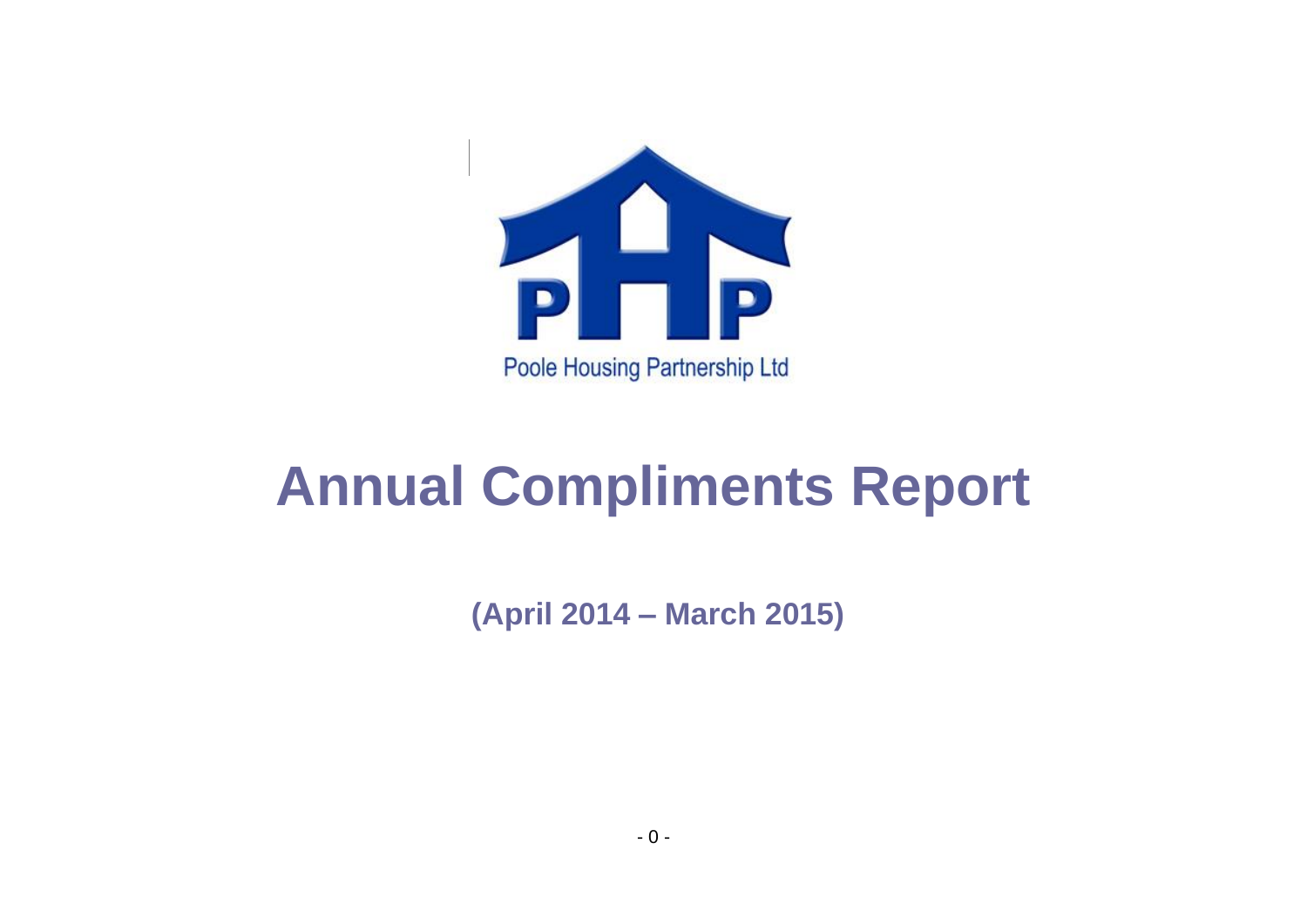## **132 Compliments Received (Apr 2014 – March 2015)**

| <b>Compliments breakdown</b>                                          |              |                               |   |  |
|-----------------------------------------------------------------------|--------------|-------------------------------|---|--|
| <b>Sheltered Housing</b>                                              | 11           | <b>Voids</b>                  |   |  |
| <b>Estates Services</b>                                               | 9            | <b>Leasehold</b>              |   |  |
| <b>Response Repairs</b>                                               | $\mathbf{2}$ | <b>Sustain</b>                | 6 |  |
| <b>Neighbourhood Team</b>                                             | 9            | <b>Aids &amp; Adaptations</b> |   |  |
| <b>Contractors</b>                                                    | 38           | <b>Technical Team</b>         |   |  |
| <b>Your Money Team</b>                                                | 28           | <b>Volunteer Service</b>      | 3 |  |
| <b>Planned Team</b>                                                   | 3            | More than 1 team              |   |  |
| <b>Resident Involvement</b>                                           | 8            |                               |   |  |
| <b>Asset Management</b>                                               |              |                               |   |  |
| Please note 6 of the recorded compliments cut across different teams. |              |                               |   |  |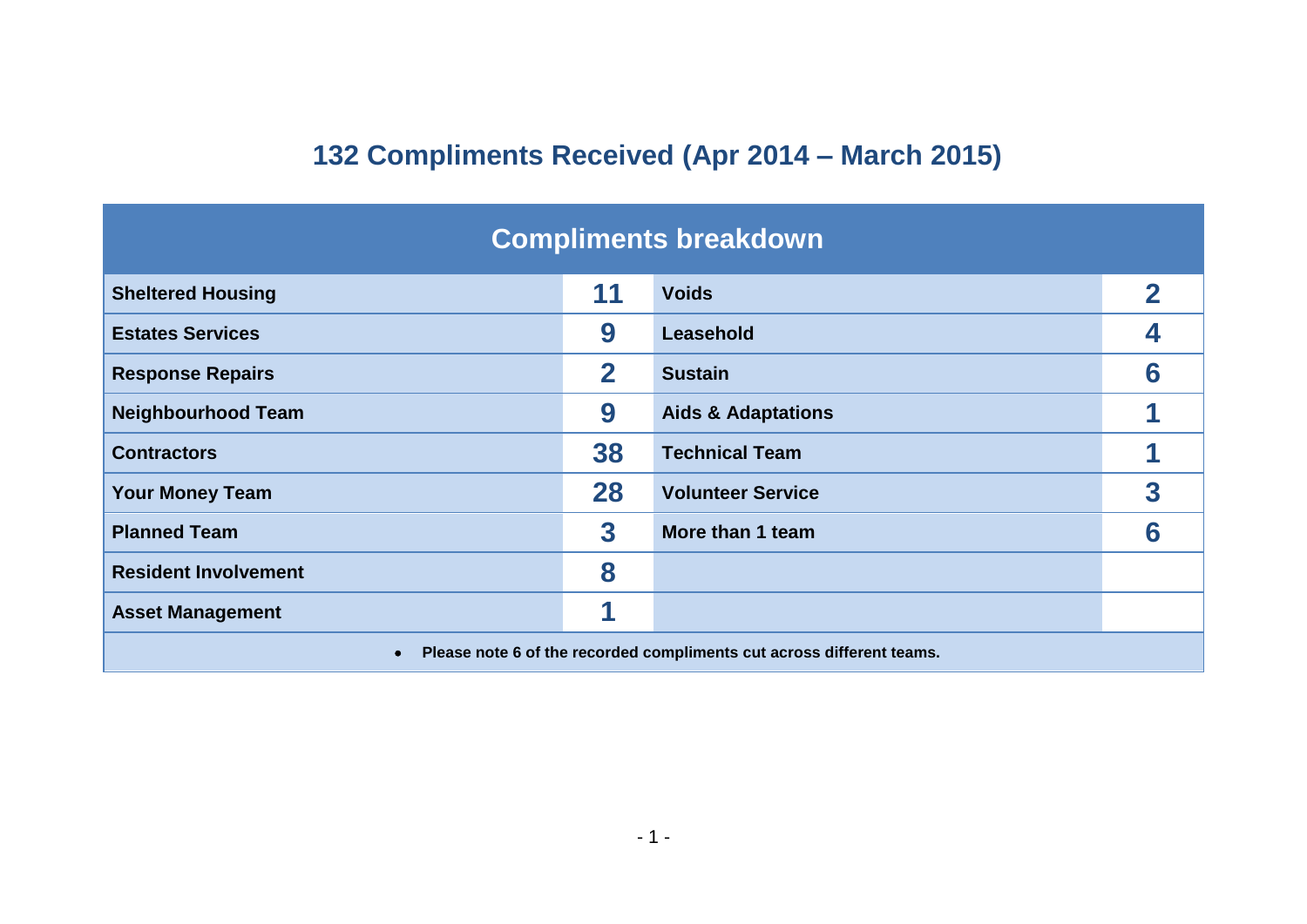## **Annual Compliments (April 2014 – March 2015)**

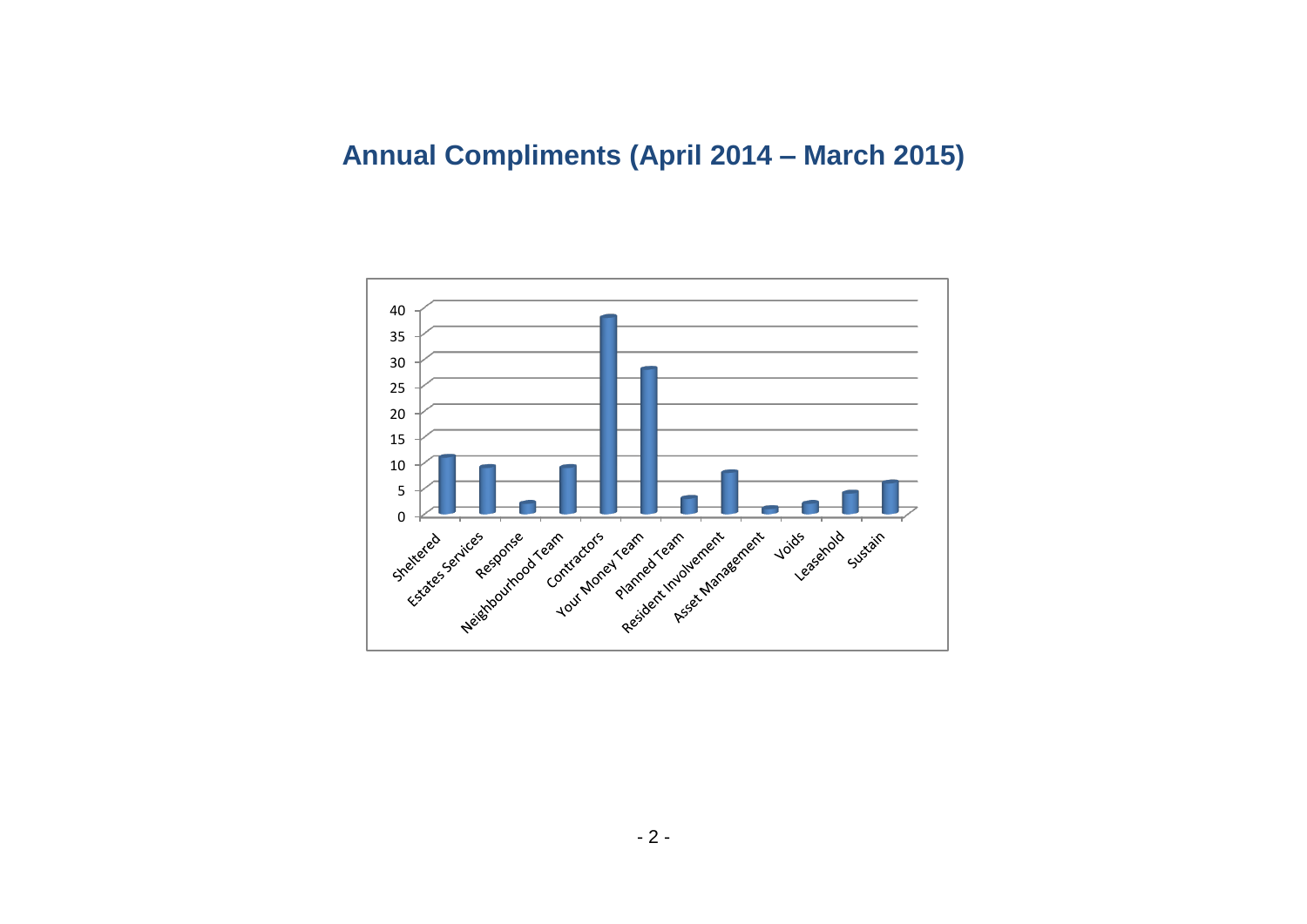## **Compliments by Service (April 14 – March 15)**

| <b>Date</b><br><b>Received</b> | <b>Service Area</b>                            | <b>Comments</b>                                                                                                                                                  | <b>Received from</b>                | <b>Method</b>               |
|--------------------------------|------------------------------------------------|------------------------------------------------------------------------------------------------------------------------------------------------------------------|-------------------------------------|-----------------------------|
| 02/04/14                       | <b>Estates</b>                                 | thank you for resurfacing road at back of property Turlin Road                                                                                                   | Tenant                              | E-mail                      |
| 04/0/2014                      | Sustain                                        | Thank you for all help and assistance and professional way it<br>was dealt with (Helen Steel)                                                                    | Joint Tenants                       | At sign up<br>meeting       |
| 07/04/2014                     | Planned/Novus                                  | The painter and decorator did a very good job. He is very<br>good at his job and perfect in all he did. It was very well done<br>and I am very pleased Thank you | <b>Tenant Dolbery</b><br>Road North | <b>Novus</b><br>Spreadsheet |
| 07/04/2014                     | Planned/Novus<br>Cinnamon Lane                 | Very satisfied                                                                                                                                                   | Tenant                              | <b>Novus</b><br>Spreadsheet |
| 07/04/2014                     | <b>Planned/Novus</b><br>Cinnamon Lane          | Excellent, perfect job                                                                                                                                           | Tenant                              | <b>Novus</b><br>Spreadsheet |
| 07/04/2014                     | Planned/Novus<br>Cinnamon Lane                 | Very professional. Stairwell work, very good                                                                                                                     | Tenant                              | <b>Novus</b><br>Spreadsheet |
| 07/04/2014                     | Planned/Novus<br>Cinnamon Lane                 | The work completed is of very high quality (very make good<br>make of paint used)                                                                                | Tenant                              | <b>Novus</b><br>Spreadsheet |
| 10/04/2014                     | Estates/Caretaker                              | Thank you to Malcolm for a brilliant job taking chain off door to<br>gain entry where tenant had suffered a stroke                                               | <b>Tenant Rodney</b><br>Court       | E-mail                      |
| 23/04/2014                     | <b>Planned/Novus</b><br>Puddletown<br>Crescent | Congratulations to the workers of Novus they were polite and<br>helpful                                                                                          | Tenant                              | <b>Novus</b><br>Spreadsheet |
| 23/04/2014                     | Continental<br>Landscapes                      | Thank you for the work outside the building, putting wood<br>chippings down it looks really nice                                                                 | <b>Tenant Malthouse</b>             | Telephone call              |
| 30/04/2014                     | <b>Disabled</b><br>Adaptations                 | Thank you very much for all your help (Viv Callendar)                                                                                                            | Tenant                              | Telephone call              |
| 06/05/2014                     | <b>Estates/New Roots</b>                       | You must be justifiably pleased with the progress of your<br>initiative and hard work (Clare Sutton)                                                             | Tenant                              | E-mail                      |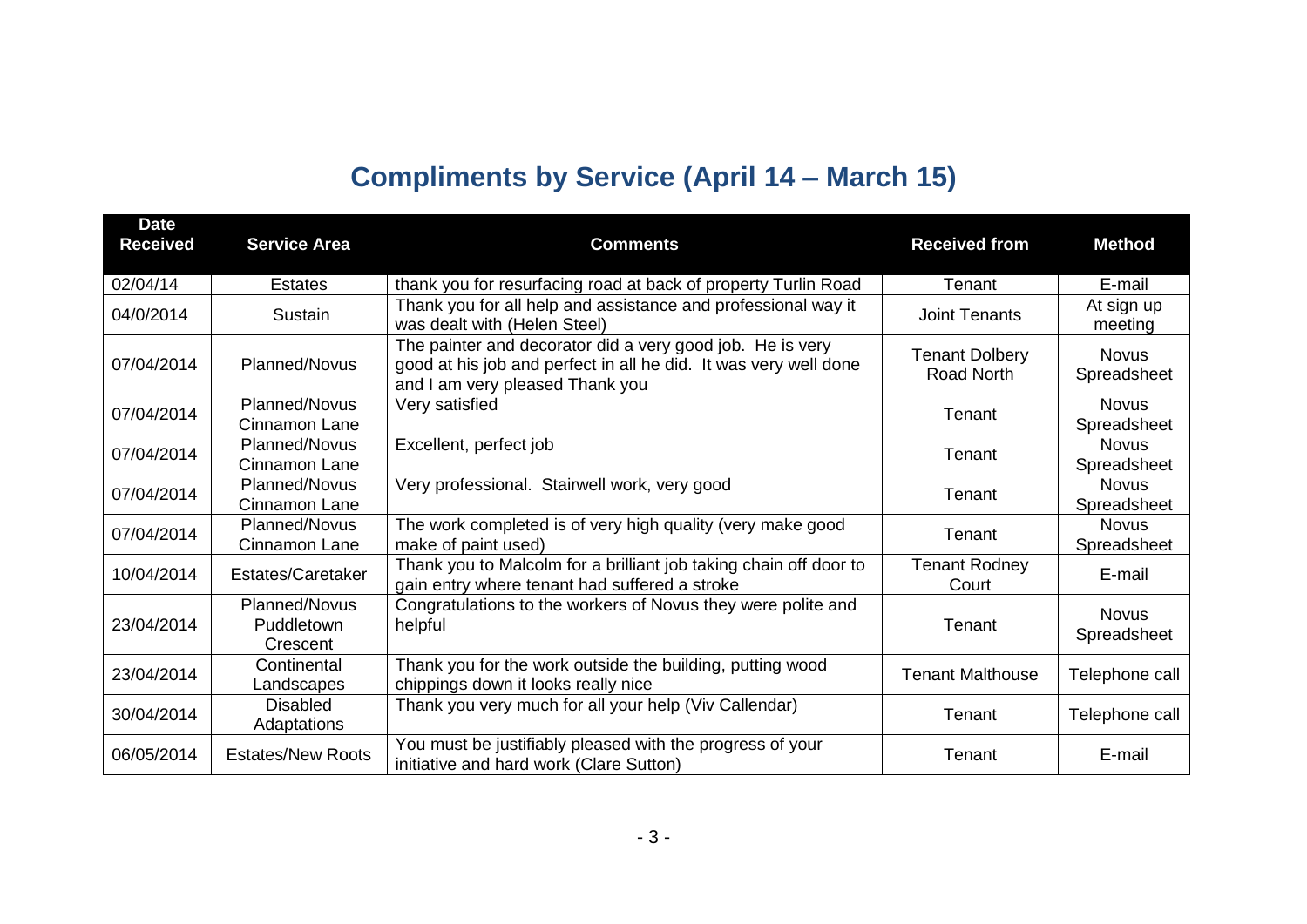| 14/05/2014 | Sheltered/Staff<br><b>Trinidad House</b> | We would like to thank you all for the care, attention and<br>kindness you have shown my mother over the years of living at<br>Trinidad House (Toni Fleet, Mara Goodenough)                                                                            | Daughter of tenant         | Card                          |
|------------|------------------------------------------|--------------------------------------------------------------------------------------------------------------------------------------------------------------------------------------------------------------------------------------------------------|----------------------------|-------------------------------|
| 15/052014  | Helpdesk                                 | Stacey is always so helpful and so good at her job that I<br>always ask to speak to her (Stacey Furnell)                                                                                                                                               | Tenant                     | Report back<br>from Inspector |
| 21/05/2014 | Planned/Contractors                      | Compliment to the operatives that installed over the bath<br>shower. It was a great job and the workmen were very polite.<br>Tenant very happy                                                                                                         | Tenant                     | Telephone call<br>helpdesk    |
| 28/05/2014 | Sheltered                                | I really appreciated you hosting the meeting and am forever<br>grateful for the care and kindness you have shown my<br>mum. (Julia Druce)                                                                                                              | Son of tenant              | E-mail                        |
| 28/05/2014 | Your Money Team                          | Thank you to the officer that helped me complete the<br>Attendance Allowance Form for my husband (Michelle Butler)                                                                                                                                     | Tenant                     | Telephone call                |
| 13/06/2014 | <b>Estates</b>                           | Thank you Gail P for all you're help with removing the tree that<br>is on PHP land to the rear of my property. I am very happy and<br>grateful that you kept your word. (Gail Percival)                                                                | Tenant                     | Telephone call                |
| 17/06/2014 | Sheltered                                | For Viv and Mara "the girls in the office are absolute treasures<br>and are very helpful and made me feel at ease when I was at<br>my wits end".(Viv Custard, Mara Goodenough)                                                                         | Tenant                     | Letter                        |
| 23/06/2014 | Sheltered                                | I think I have been very lucky in having Mara to help me,<br>nothing is too much trouble I think she should be recognised<br>for all her hard work. It is also good to have Viv Custard<br>back.(Mara Goodenough/Viv Custard)                          | <b>Tenant/Peel Close</b>   | Letter                        |
| 24/06/2014 | <b>Estates</b>                           | Thank you for getting the dumped stuff moved from the rear of<br>Sherrin Close so quickly (Gail Percival)                                                                                                                                              | Councillor/Oakdale<br>Ward | e-mail                        |
| 24/06/2014 | Planned/Spectrum                         | "I have nothing but praise for the two men. I have never known<br>two harder workers, they are two gems. They are the best<br>workers I have ever had. I couldn't believe it, they were<br>fantastic. They were so clean and tidy and worked so hard." | Tenant                     | Letter                        |
| 30/06/2014 | Planned/Spectrum                         | "they did everything they possibly could to make it easy for<br>him. He said he has a medical issue which made him very                                                                                                                                | Tenant/Board<br>member     | Telephone call                |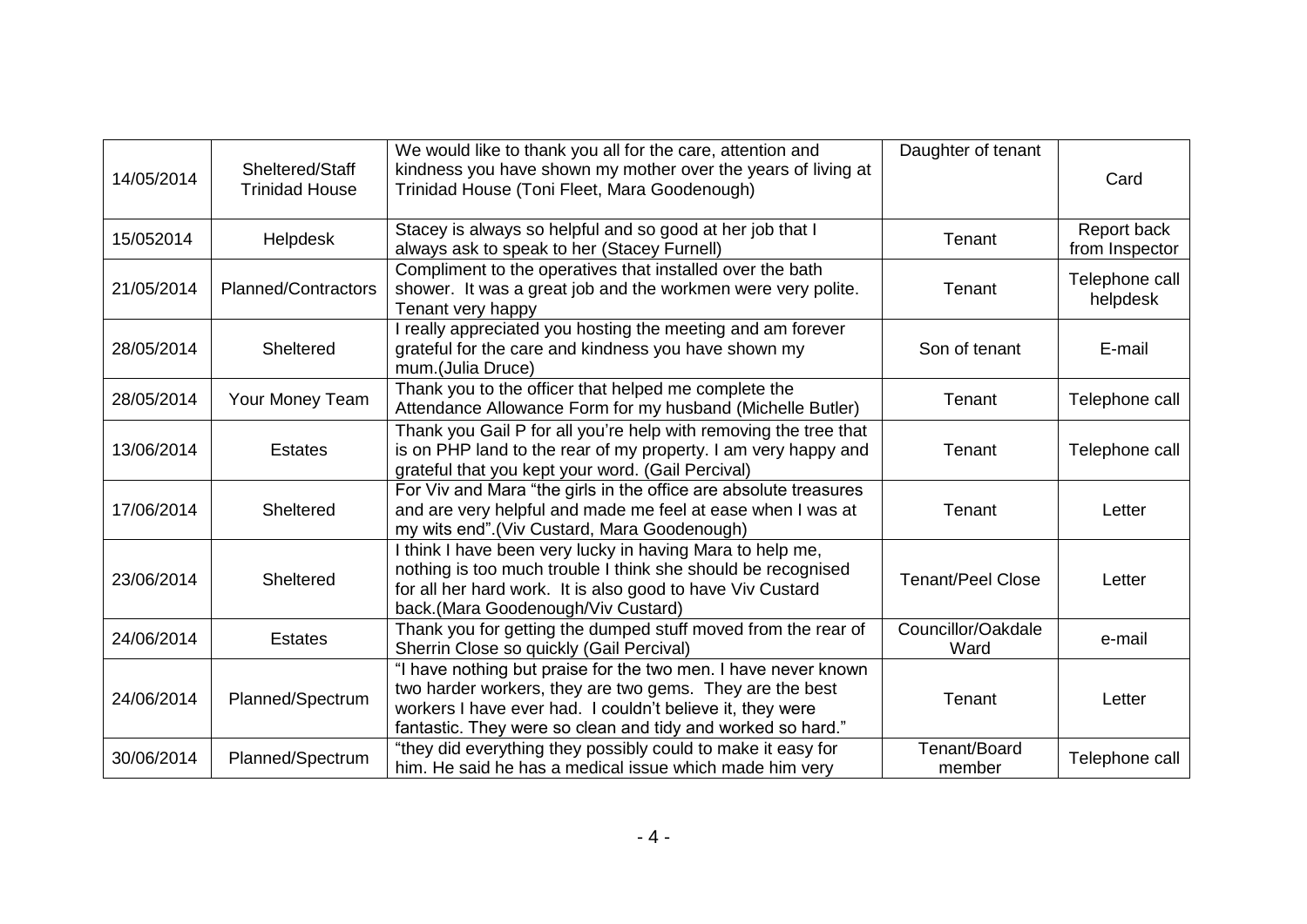|            |                                                    | nervous about the works but he made it so easy for him. He<br>said that their quality of work was excellent. He also said that<br>the house was cleaner after they left than it was before.                                                                                                           |                                                   |                   |
|------------|----------------------------------------------------|-------------------------------------------------------------------------------------------------------------------------------------------------------------------------------------------------------------------------------------------------------------------------------------------------------|---------------------------------------------------|-------------------|
| 01/07/2014 | <b>New Roots</b>                                   | Thanks for your visit, we have picked and sold all broad beans<br>and lettuces and have raised £26 (Clare Sutton)                                                                                                                                                                                     | Tenant/Trinidad<br>House                          | e-mail            |
| 01/07/2014 | Sheltered/Belmont<br>Court                         | Thank you to all staff for allowing us to attend 100 year<br>birthday celebrations for resident in Belmont Court. The staff<br>were so kind and friendly and gave us all an afternoon to<br>remember (Sheltered Staff)                                                                                | <b>Relation to Tenant</b><br><b>Belmont Court</b> | Letter            |
| 08/07/2014 | <b>Sheltered Housing</b><br><b>Awareness Event</b> | Great to see so many people and your officers enjoying the<br>event, it certainly oils the wheels of life. . keep up the good<br>work (Sheltered Housing Team)                                                                                                                                        | Councillor                                        | e-mail            |
| 15/07/2014 | <b>Estates</b>                                     | Big Clean up going on today, litter picking and grass cutting<br>Many thanks most grateful (Gail Percival)                                                                                                                                                                                            | Tenants/Farwell<br>Road                           | e-mail            |
| 16/07/2014 | Sheltered/Belmont<br>Court                         | So happy and pleased that you could offer my mum a place at<br>Belmont Court she loves the place. Thank you                                                                                                                                                                                           | Tenants daughter                                  | Letter            |
| 16/07/2014 | Contractor/Spectrum                                | I would like to say a big thank you for a wonderfully fantastic<br>job the contractors have done on my bathroom, they worked<br>with us throughout the whole thing, they left property clean and<br>I am very pleased with the finish of the final job. (Gary<br>Wilson/Scott Sinclair)               | Tenant/Rockley<br>Road                            | Letter            |
| 16/07/14   | Contractor/Spectrum                                | Tenant is very pleased with the hand rails that been installed at<br>her property                                                                                                                                                                                                                     | Tenant/Sheltered                                  | e-mail            |
| 17/07/2014 | Contractor/Novus                                   | I was particularly impressed with the carpenter that fitted my<br>outside toilet door, and organising of removal of bees nest. A<br>good job done.<br>The lads were very polite, couldn't have asked for better<br>workmen. Work Was brilliant.<br>One of the best company done work on this property | Tenants/ Gough<br>Crescent                        | Feedback<br>Forms |
| 17/07/2014 | <b>Contractor/Novus</b>                            | Very happy with the work all very polite, really very nice                                                                                                                                                                                                                                            | Tenant/No address<br>given                        | Feedback<br>Forms |
| 17/07/2014 | Contractor/Novus                                   | The operatives were very nice, polite and courteous. They did                                                                                                                                                                                                                                         | Tenants/Cavan                                     | Feedback          |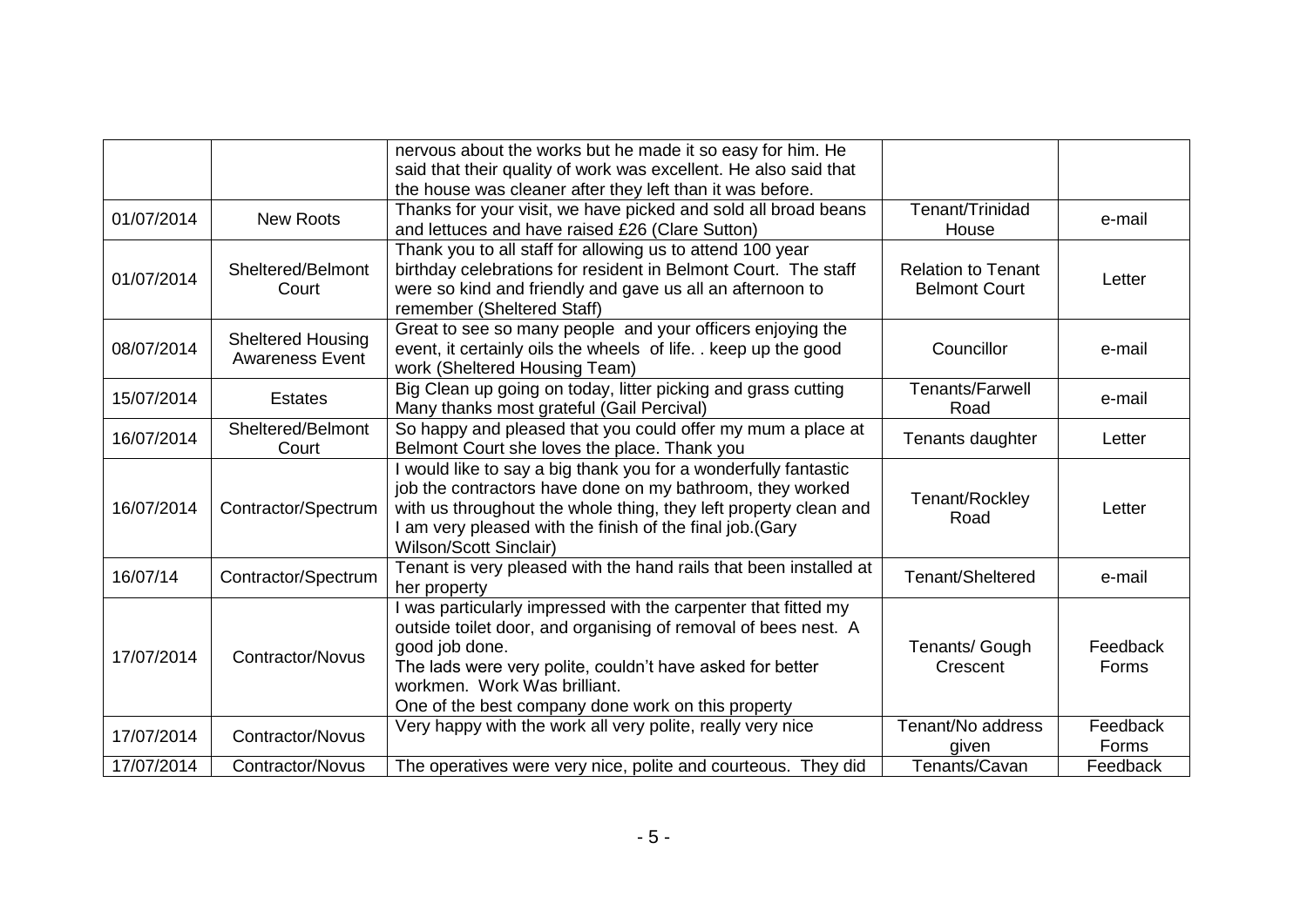|            |                                                   | a good job with minimum fuss.                                                                                                                                                          | Crescent                      | Form                      |
|------------|---------------------------------------------------|----------------------------------------------------------------------------------------------------------------------------------------------------------------------------------------|-------------------------------|---------------------------|
|            |                                                   | All operatives very polite and helpful                                                                                                                                                 |                               |                           |
| 17/07/2014 | Contractor                                        | Thank you for the canopies over the door, contractor did a<br>wonderful job. So nice and polite, really putting themselves out                                                         | Tenant/Stanfield<br>Close     | Telephone call            |
| 17/07/2014 | Your Money Team                                   | Lady called to advise after help to complete AA form she has<br>been awarded highest rate. She is over the moon and very<br>grateful to the officer for all her help (Michelle Butler) | Resident                      | Telephone call            |
| 17/07/14   | Your Money Team                                   | Tenants are very happy following YMT visit they are now<br>receiving benefit                                                                                                           | Tenant/Knowlton<br>Road       | e-mail from<br><b>SHO</b> |
| 21/07/2014 | Your Money Team                                   | Residents of PHP are very lucky to have Your Money Team to<br>help them, you do a fantastic job, keep up the good work (Cath<br>Carter)                                                | SHO/Phyldon Close             | e-mail                    |
| 21/07/2014 | Your Money Team                                   | Tenant very grateful to Your Money Team for the assistance<br>with reducing Utility payments (Michelle Butler)                                                                         | Resident                      | <b>Telephone Call</b>     |
| 21/07/2014 | Contractor/Novus                                  | All workmen were very efficient and professional<br>The white guttering is better than the brown and it is nice to<br>see paint work looking clean and bright.                         | Tenants/Kitchener<br>Crescent | Feedback<br>Forms         |
| 28/07/2014 | Your Money Team                                   | So comforting to know you were so lovely to me, thank you so<br>very much a real help brilliant (Cath Carter)                                                                          | Resident                      | Face to Face              |
| 28/07/2014 | <b>Your Money</b><br>Team//Resident<br>Engagement | Without the joint working and engagement with tenant the<br>outcome would not have been so positive. Your efforts are<br>greatly appreciated. (Cath Carter/Sandra Wilson)              | CYPL/BOP                      | e-mail                    |
| 29/07/2014 | Your Money Team                                   | Thank you for all your help in assisting me to successfully<br>claim for Attendance Allowance and for the information<br>regarding Compass. (Sue Allport)                              | Client                        | <b>Telephone Call</b>     |
| 29/07/2014 | Your Money Team                                   | Just a quick thank you for all your help with the forms it worked<br>I got the higher rate (Sue Allport)                                                                               | Tenant/Trinidad<br>Crescent   | E-mail                    |
| 31/07/2014 | Resident<br>Involvement/PHP/<br>AJL               | Thank you for your support of the Alderney West Fun Day held<br>on 30/07/2014, was really pleased with the event                                                                       | Tenant/Alderney               | <b>Telephone Call</b>     |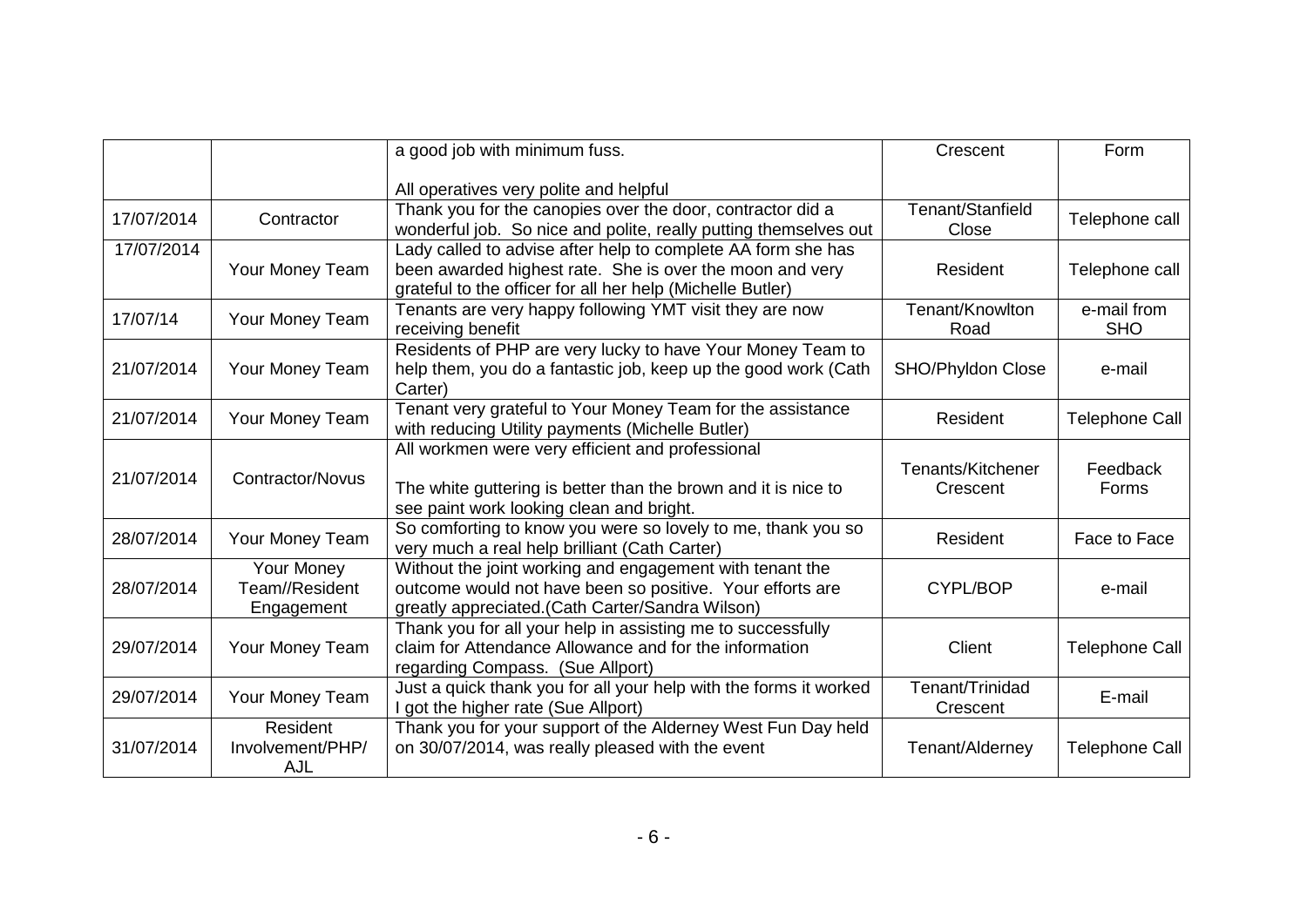| 01/08/14   | Neighbourhood<br>Team                      | Team member has been commented on her helpfulness, her<br>willingness to roll up her sleeves and get on with things.<br>Please pass on my thanks for the work that she is doing<br>helping to solve some of the pressing housing issues. | <b>HCS/BOP</b>             | e-mail                        |
|------------|--------------------------------------------|------------------------------------------------------------------------------------------------------------------------------------------------------------------------------------------------------------------------------------------|----------------------------|-------------------------------|
| 01/08/14   | Neighbourhood<br>Team                      | Thank you for the way you helped the tenant navigate through<br>the processes and for the sympathy and understanding you<br>gave him alleviating his anxiety. (Matt Roberts)                                                             | Tenant/Benbow<br>Crescent  | e-mail                        |
| 05/08/14   | Your Money Team                            | Very grateful for your help in getting her Attendance Allowance<br>(Cath Carter)                                                                                                                                                         | Resident                   | <b>Telephone Call</b>         |
| 14/08/2014 | Contractor                                 | Tenant wanted to pass on what a good job the operative did in<br>(Ady Cook) her bathroom, what a lovely and funny man he is                                                                                                              | Tenant/ Selkirk            | <b>Telephone Call</b>         |
| 15/08/2014 | Your Money Team                            | The lady that helped us was marvellous, helped understand<br>HB letter and obtain refund on under occupation tax which we<br>should not have been paying and assisted with PIP application.                                              | Tenant                     | Via<br>Satisfaction<br>survey |
| 18/08/2014 | Sustain                                    | Sustain is the best and my support manager is a darling she<br>has given me so much support thank you (Helen Steel)                                                                                                                      | Sustain client             | Via<br>Satisfaction<br>Survey |
| 19/08/2014 | Contractor                                 | Tenant wanted to let the contractor know that fitted fencing at<br>the property that she is very happy. They did a really good job<br>and the men doing the work were polite and she wanted to<br>pass on her thanks                     | Tenant/Turbary<br>Road     | <b>Telephone Call</b>         |
| 29/08/2014 | Resident<br>Involvement/Commu<br>nications | Thank you for including the Quay Advice Article in the At Home<br>Magazine. Really happy with the article and my compliments<br>on how the magazine looks and feels (Sandra Wilson)                                                      | Partnership Agency         | e-mail                        |
| 8/09/2014  | Your Money Team<br>/Staff member           | Officer absolutely brilliant and so helpful. (Michelle Butler)                                                                                                                                                                           | Your Money Team/<br>client | Phone call                    |
| 10/09/2014 | Aids Adaptations/<br>Contractor            | Thank you to staff and contractor so courteous and kind.<br>Contractor had gone out of his way to help her and she was<br>very grateful                                                                                                  | Tenant/Cynthia<br>Close    | Phone call                    |
| 12/09/2014 | Estates/Staff                              | Thank you for getting communal bin area cleaned, very happy                                                                                                                                                                              | Tenant/Simmonds<br>Close   | Phone call                    |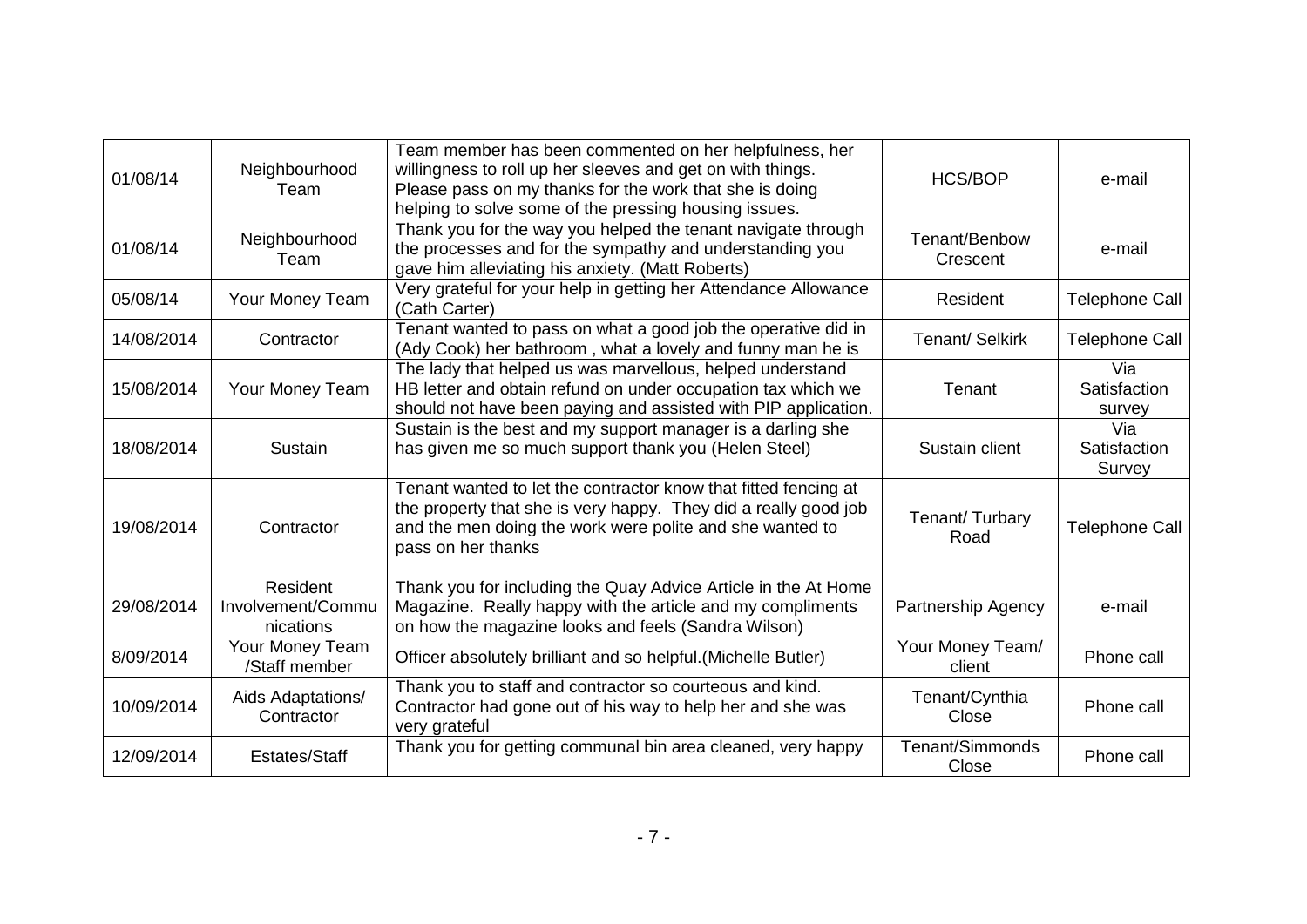| 12/09/2014 | Ferndown<br>Aerials/Staff               | Impressed with contractor, how lovely he was and that he<br>came out so quickly (Terry)                                                                                                                                                                                                                                                                                                                                                                                                                                     | <b>Tenant/Hasler Road</b>       | Phone call |
|------------|-----------------------------------------|-----------------------------------------------------------------------------------------------------------------------------------------------------------------------------------------------------------------------------------------------------------------------------------------------------------------------------------------------------------------------------------------------------------------------------------------------------------------------------------------------------------------------------|---------------------------------|------------|
| 22/09/2014 | Contractor                              | Thank you for contractor attending for stair lift                                                                                                                                                                                                                                                                                                                                                                                                                                                                           | <b>SHO</b>                      | e-mail     |
| 22/09/2014 | Contractor                              | Very impressed with speed and quality of works                                                                                                                                                                                                                                                                                                                                                                                                                                                                              | Tenant/Baiter<br>Gardens        | e-mail     |
| 23/09/2014 | Your Money Team<br>/staff               | Many Thanks for all your help and advice (Cath Carter)                                                                                                                                                                                                                                                                                                                                                                                                                                                                      | Tenant/Puddletown               | Letter     |
| 24/09/2014 | Your Money Team<br><b>Staff</b>         | Your notes were fantastic and have made the process so much<br>easier, I really do appreciate your support thank you so much.<br>(Cath Carter)                                                                                                                                                                                                                                                                                                                                                                              | Client                          | sms        |
| 26/09/2014 | Planned/Complaints<br>Staff/Spectrum    | I just wanted to take the time to say a massive thank you<br>to you and your team that have worked closely together<br>to ensure a smooth job has been carried out at my home.<br>The house looks so different already and am so happy<br>with how PHP staff, contractors etc have left my home.<br>Would it please be possible to pass this message on and<br>to say a big thank you to the cleaner for doing a lovely<br>job. Many thanks again for ensuring this work was<br>completed to what appears a great standard. | Tenant/Granville<br>Road        | e-mail     |
| 30/09/2014 | Leasehold/staff                         | Just to confirm the caravan has been moved. Very happy how<br>quick and efficiently this matter has been dealt with. Many<br>thanks to you and your team                                                                                                                                                                                                                                                                                                                                                                    | Leaseholder/Hasler<br>Road      | e-mail     |
| 30/09/2014 | Resident<br>Involvement/estates<br>team | Thank you all very much for your help on Sunday and thank<br>you to all PHP staff who gave up their Sunday to make the<br>event the success it was                                                                                                                                                                                                                                                                                                                                                                          | <b>LCR</b>                      | e-mail     |
| 1/10/2014  | Resident<br>Involvement                 | Thank you very much for bringing us all together what a lovely<br>day it is something that I will remember with joy (Marie Marsh<br>and Sandra Wilson re: community event).                                                                                                                                                                                                                                                                                                                                                 | Tenant                          | e-mail     |
| 2/10/2014  | Contractor (SPC)                        | Thank you all for great and swift service                                                                                                                                                                                                                                                                                                                                                                                                                                                                                   | Tenant/<br><b>Frobisher Ave</b> | Phone call |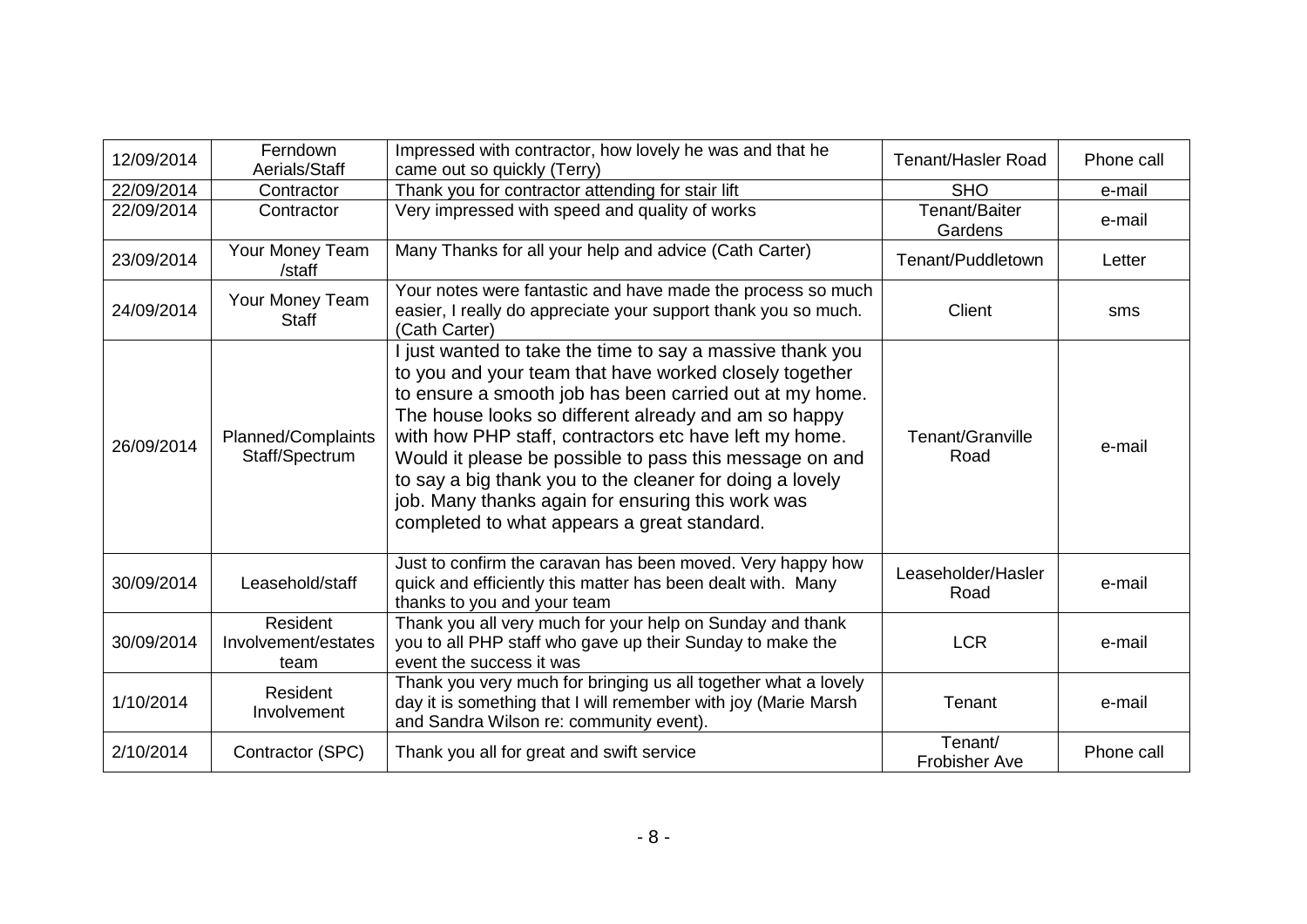| 2/10/2014  | Resident<br>Involvement | We enjoyed Wednesday thanks.                                                                                                                                                                                                                                                   | Tenant/Trinidad<br>House                  | e-mail     |
|------------|-------------------------|--------------------------------------------------------------------------------------------------------------------------------------------------------------------------------------------------------------------------------------------------------------------------------|-------------------------------------------|------------|
| 2/10/2014  | Neighbourhood<br>Team   | Thank you to Housing Officer (Kirstie Ellis) for work put into<br>ASBO application outlining the long history. The information<br>and history provided was instrumental in the court imposing<br>interim order                                                                 | <b>BOP</b>                                | e-mail     |
| 3/10/2014  | Your Money Team         | Very big thank you for help in obtaining Attendance Allowance<br>very grateful for all your help (Sue Allport).                                                                                                                                                                | Client/Plantation<br>Road                 | Phone call |
| 6/10/2014  | Resident<br>Involvement | How wonderful for us all to have an opportunity to exchange<br>ideas for next year, this would not have been possible without<br>the exemplary support from Estates Team (Stanfield Close<br>Gardening Club)                                                                   | Tenant/Stanfield<br>Close                 | e-mail     |
| 10/10/2014 | Sheltered               | SHO is always really happy and gets things done and is really<br>lovely (Debbie Le Page)                                                                                                                                                                                       | <b>Tenant/Selkirk Close</b>               | Phone call |
| 10/10/2014 | Sustain                 | I just thought I would let you know, what a good job the sustain<br>team is doing in respect of my rent arrears cases.<br>They always seem to be supportive and seem to get a lot of<br>results especially Helen (Helen Steel)                                                 | Income Team                               | e-mail     |
| 10/10/2014 | Resident<br>Involvement | You are a very nice person thank you it was nice seeing you at<br>the roots meeting (Claire Sutton)                                                                                                                                                                            | Tenant/Vale Close                         | e-mail     |
| 13/10/2014 | <b>Response Repairs</b> | Grateful for you getting the issue sorted out with her<br>heating so quickly. She said that the electrician had just<br>been and has rectified the problem with the heating and<br>she is very impressed and very pleased and wants to<br>thank you very much (Charlie Adams). | Tenant/<br><b>Whatleigh Close</b>         | Phone call |
| 14/10/2014 | Leasehold               | Thank you, you are amazing (Karen Toft).                                                                                                                                                                                                                                       | Leaseholder/<br><b>Trinidad Crescent</b>  | e-mail     |
| 14/10/2014 | Sheltered               | Thank you for all the kindness shown over the years by the<br>sheltered housing staff. She thought highly of you all and it<br>has been such a comfort to know you are there (Julia Druce).                                                                                    | Tenants daughter/<br><b>Belmont Court</b> | Letter     |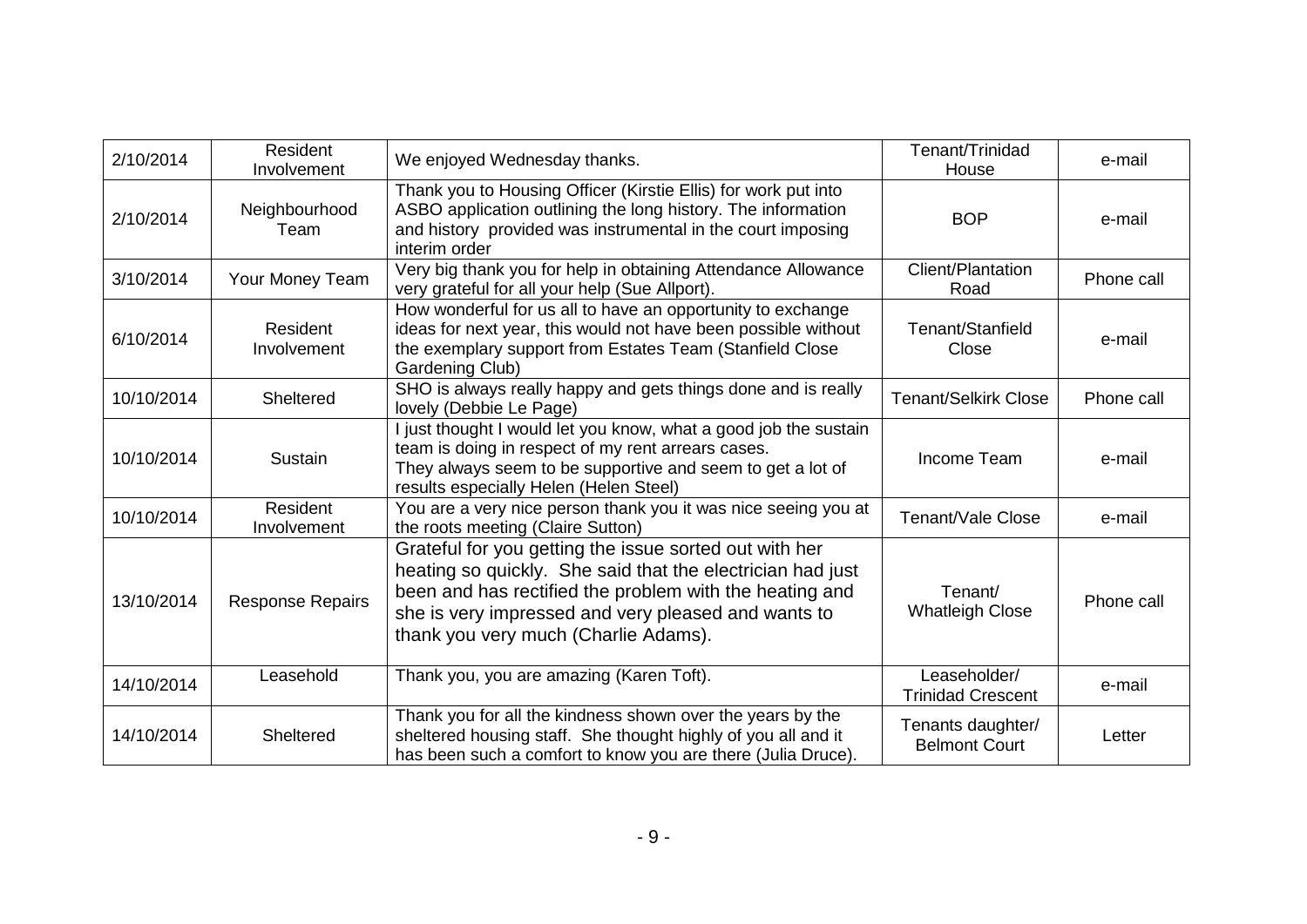| 17/10/2014 | Resident<br>Involvement                    | Wow what a great job you have done, fantastic job (Claire<br>Sutton, New Roots)                                                                                         | Tenant                                | e-mail                                    |
|------------|--------------------------------------------|-------------------------------------------------------------------------------------------------------------------------------------------------------------------------|---------------------------------------|-------------------------------------------|
| 20/10/2014 | <b>Asset Management</b>                    | Staff member was excellent, helpful and very thorough<br>(Theresa Bailiff).                                                                                             | Tenant/Millfield                      | <b>Right to Buy</b><br>Monitoring<br>Form |
| 21/10/2014 | Leasehold                                  | Thank you for all your help in answering our questions and<br>thank you for your quick response (Karen Toft).                                                           | Tenant/<br><b>Richmond Road</b>       | e-mail                                    |
| 23/10/2014 | Leasehold                                  | Thank you for getting back to me so quickly (Karen Toft)                                                                                                                | Leaseholder/<br><b>Hasler Road</b>    | e-mail                                    |
| 24/10/2014 | Your Money Team                            | Thank you for your help and assistance in applying for<br>Attendance Allowance which has been successful (Sue Allport)                                                  | Client/Wimborne<br>Road               | Phone call                                |
| 24/10/2014 | Contractor (SPC)                           | What a wonderful job the operative has made of the disabled<br>adaptation to my downstairs wc                                                                           | Tenant/Gwynne<br>Road                 | Phone call                                |
| 12/11/2014 | Contractor<br>(Liftability)                | Stair lift has been fitted and the tenant and her sister who lives<br>with her are very pleased and thankful                                                            | <b>OT/Adult Social</b><br>Care        | e-mail                                    |
| 13/11/2014 | <b>Estate Services</b><br>(Joint with BOP) | Joint exercise in hedging blitz, very successful                                                                                                                        | Highways<br>Inspector/Street<br>Scene | e-mai                                     |
| 14/11/2014 | Contractors<br>(PH Jones)                  | Very happy with the way repairs carried out, engineer was very<br>efficient                                                                                             | Tenant/Bob Hann<br>Close              | <b>Phone Call</b>                         |
| 17/11/2014 | Voids                                      | Voids Officer very good excellent (Natalka Andrews)                                                                                                                     | Tenant/<br>Cranbrook Road             | <b>New Homes</b><br>Survey                |
| 17/11/2014 | Estate<br>Services/Contractor              | Please pass on compliments to the gardener who tidied and<br>blew leaves away in Christopher Crescent. Our outlook is<br>superb thanks to this gentleman's efforts.     | Tenant/<br>Christopher<br>Crescent    | e-mail                                    |
| 20/11/2014 | Sustain                                    | A huge thank you, what would I have done without you. You<br>have been amazing (Helen Steele).                                                                          | Client                                | <b>Thank You</b><br>Card                  |
| 21/11/2014 | Sustain                                    | Your gift for the jolly trolley was kind and thoughtful. We are<br>deeply grateful for your support. Please pass on sincere thanks<br>to all colleagues (Helen Steele). | <b>MacMillan Unit</b><br>Christchurch | Letter                                    |
| 25/11/2014 | Contractor (Novus)                         | am delighted that the contractor returned to put right the<br>painting works. I am very grateful thank you                                                              | <b>Tenant/Selby Close</b>             | e-mail                                    |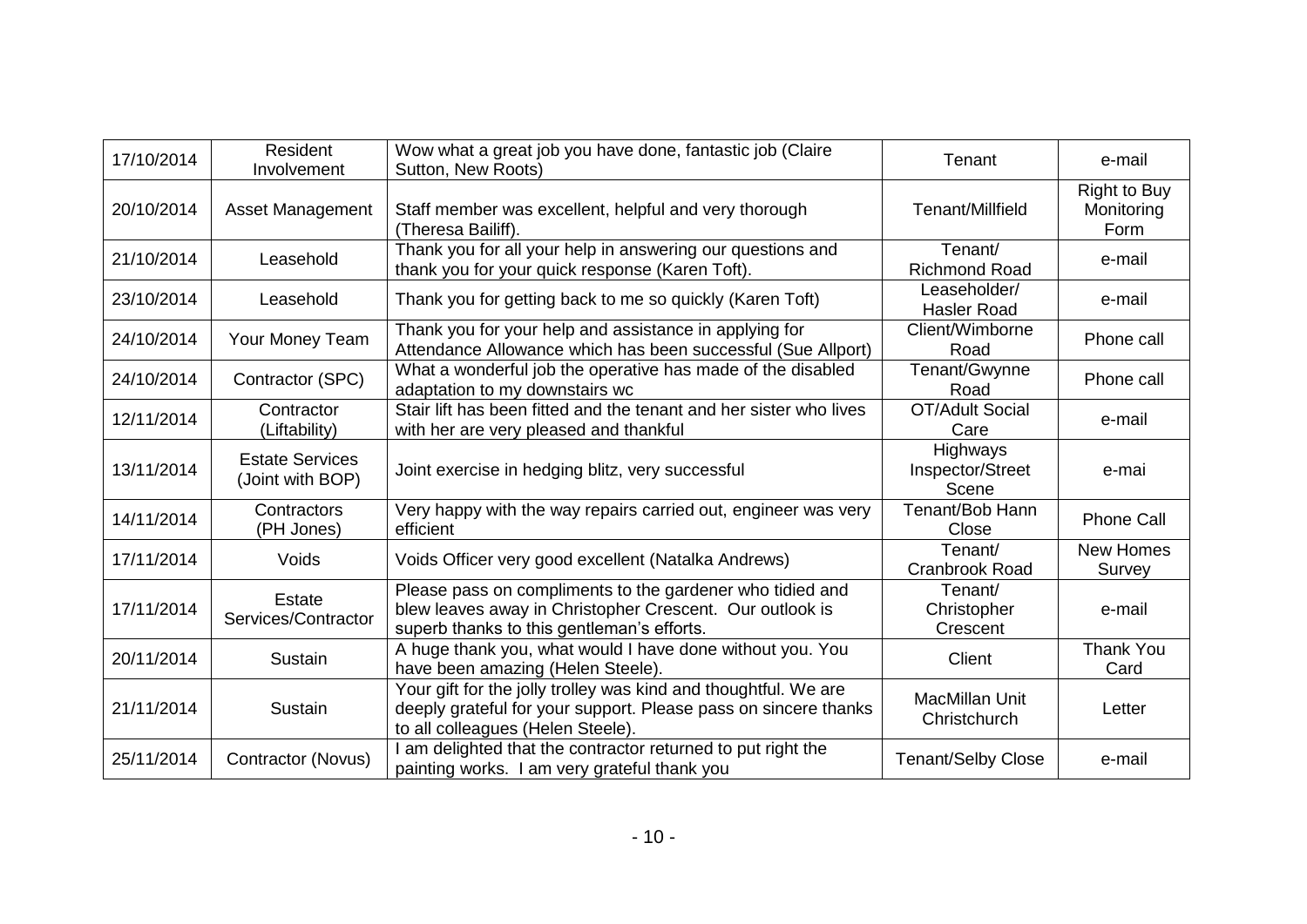| 27/11/2014 | Contractor (SPC)                 | Please than your call out plumber for his prompt action, he did<br>a good job. Very good thanks all round.                                                                                                                                         | Tenant/Ralph<br><b>Jessop Court</b>           | Letter                     |
|------------|----------------------------------|----------------------------------------------------------------------------------------------------------------------------------------------------------------------------------------------------------------------------------------------------|-----------------------------------------------|----------------------------|
| 28/11/2014 | Income Team/Your<br>Money Team   | Sincerest thanks for arranging and organising our visit with<br>you, we learned a lot. Please extend thanks to the team                                                                                                                            | Slough Housing<br>Association                 | Card                       |
| 5/12/2014  | Estate<br>Services/Contractors   | The residents at Simmonds close are very pleased with the<br>hedge cutting there is much happiness around the works<br>(Continental Landscapes)                                                                                                    | Tenants/<br><b>Simmonds Close</b>             | Phone call                 |
| 5/12/2014  | Sustain                          | Officer wanted her client to stay with Sustain as the support<br>they provide is second to none.                                                                                                                                                   | <b>Community Mental</b><br><b>Health Team</b> | Phone call                 |
| 5/12/2014  | Sheltered                        | Wish to thank PHP for SHO support; she is helpful, polite and<br>always ready to listen. She does a good job with people who<br>are often grumpy, rude and moaning. We feel it is important<br>for her to know she is appreciated (Lynne Holloway) | Tenants/Cynthia<br>Court                      | Letter                     |
| 8/12/2014  | Your Money Team                  | Thanks for sorting out Housing Benefit, well done (Cath Carter)                                                                                                                                                                                    | <b>Income Team</b>                            | e-mail                     |
| 11/12/14   | Your Money Team                  | Thank you for your help I have been given the high rate of AA,<br>I don't know how you did it, but thank you so much (Sue<br>Allport).                                                                                                             | Client                                        | <b>Phone Call</b>          |
| 23/12/2014 | Sustain                          | I would like to thank everyone, all the staff for help over the<br>years to get me back on my feet. I am grateful for your help<br>(Helen Steele)                                                                                                  | Client/Sustain                                | Card                       |
| 30/12/2014 | Contractor<br>(AJL Cleaning)     | Thank you so much for all the hard work you do in keeping our<br>block so lovely                                                                                                                                                                   | <b>Tenant/Dale Close</b>                      | Card                       |
| 15/01/2015 | Your Money Team                  | Thank you for helping me to get ESA (Cath Carter)                                                                                                                                                                                                  | Resident                                      | <b>Phone Call</b>          |
| 19/01/2015 | Your Money Team                  | Thank you for your support and help to get PIP it is going to<br>make an enormous difference and will ease his mind. It is not<br>often you meet such helpful genuine people we both really<br>appreciate your support (Cath Carter)               | <b>YMT Client</b>                             | e-mail                     |
| 21/01/2015 | PHP and<br>Neighbourhood<br>Team | Your service to me after I moved has been exemplary; you had<br>a heart of gold, really helpful, priceless, worth her weight in<br>gold. The HO was so kind I was nearly in tears. (Emily Watts)                                                   | Tenant/Benbow<br>Crescent                     | Via contractor<br>by phone |
| 22/01/2015 | Neighbourhood<br>Team            | Thank you to HO and Inspector for being so understanding<br>during the MX visit (Sally Ross)                                                                                                                                                       | Tenant/Herbert<br>Court                       | Phone call                 |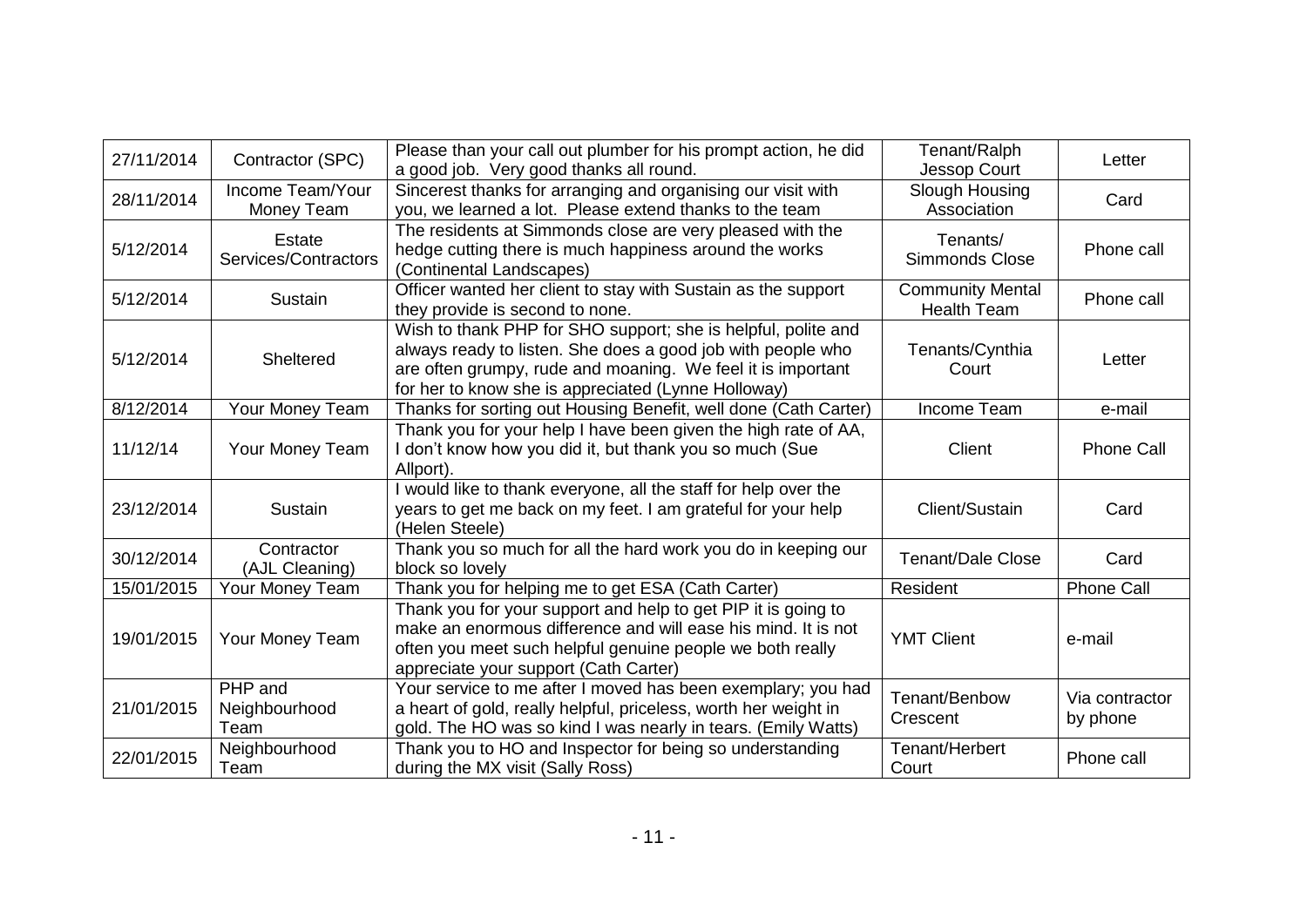| 26/01/2015 | <b>Response Repairs</b>  | Very big thank you for getting our repairs sorted out promptly<br>and being very friendly and helpful over the phone (Rachel<br>Franks)                | Tenant/ Russell<br>Gardens    | Card                                    |
|------------|--------------------------|--------------------------------------------------------------------------------------------------------------------------------------------------------|-------------------------------|-----------------------------------------|
| 28/01/2015 | Contractor (Novus)       | Works to communal area are excellent well done and thank<br>you 'the washing of the cladding is wonderful' (Novus)                                     | <b>Tenant/Selkirk Close</b>   | Satisfaction<br>Survey                  |
| 29/01/2015 | Your Money Team          | Great well done you have saved PHP £100 (Cath Carter)                                                                                                  | Income<br>Manager/PHP         | e-mail                                  |
| 03/02/2015 | Neighbourhood<br>Team    | wanted to thank you for quick response for letting me have<br>two lady dogs, I am so happy and it is down to you and your<br>team (Matt Roberts)       | Tenant/Rockley<br>Road        | Card                                    |
| 3/02/2015  | <b>Volunteer Service</b> | Thank you for the help you gave us in completion of Dorset<br>Home Choice Application, the way he wrote it and the help he<br>gave them (Ed Beardsley) | <b>Volunteer Client</b>       | Appointment                             |
| 3/02/2015  | <b>Volunteer Service</b> | I just wanted to say thank you for the certificate of appreciation<br>and the comments from my client it was lovely to get both<br>(Esther Brown)      | PHP/Volunteer                 | e-mail                                  |
| 3/02/2015  | <b>Volunteer Service</b> | I just wanted to thank you for the appreciation certificate, it<br>was very nice and I was very surprised (Esther Brown)                               | PHP/Volunteer                 | e-mail                                  |
| 9.02.15    | Contractor (SPC)         | Pleased with rewire                                                                                                                                    | <b>Tenant/Hasler Road</b>     | <b>Monthly</b><br>Contractor<br>Meeting |
| 09.02.15   | Contractor (SPC)         | Very nice guys, both men worked very hard                                                                                                              | Tenant/Puddletown<br>Crescent | Monthly<br>Contractor<br>Meeting        |
| 09.02.15   | Contractor (SPC)         | Couldn't fault any of their work, spotless, polite, would give<br>them a good service award if I could (Barry & Nathan)                                | Tenant/Puddletown<br>Crescent | <b>Monthly</b><br>Contractor<br>Meeting |
| 09.02.15   | Contractor (SPC)         | Pleased with the way that Spectrum had carried out the<br>electrical test a the property. Very thorough, tested everything,<br>it was brilliant.       | <b>Tenant/Selby Close</b>     | <b>Phone Call</b>                       |
| 11.02.15   | Your Money Team          | Thank you really appreciate all your help and support<br>(Sue Allport)                                                                                 | Tenant/Trinidad<br>Crescent   | <b>Phone Call</b>                       |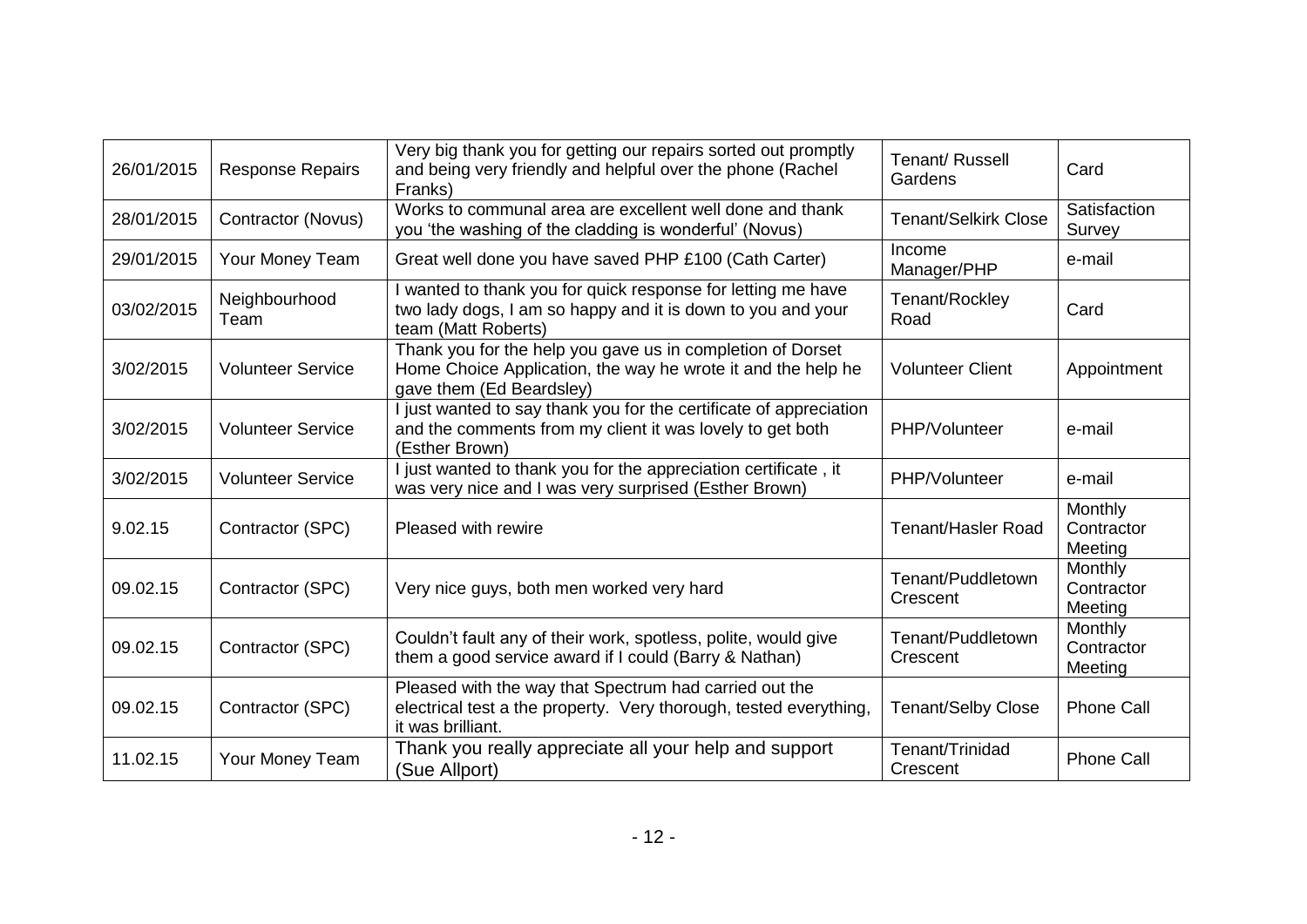| 11.02.15   | Neighbourhood<br>Team      | Thank you for your kindness and patience (Emily Watts)                                                                                                                                                                        | Tenant/Wallisdown<br>Road                    | <b>Phone Call</b> |
|------------|----------------------------|-------------------------------------------------------------------------------------------------------------------------------------------------------------------------------------------------------------------------------|----------------------------------------------|-------------------|
| 16.02.15   | Contractor (SPC)           | The man who did my electrical test made me feel at ease, like I<br>had known him for years and he worked hard (Mr Pickford) I<br>would put him at the top of the list 10 out of 10                                            | Tenant/Skinner<br><b>Street</b>              | Letter            |
| 17/02/2015 | Your Money Team            | Thank you to Matt Roberts for helping my Dad with completion<br>of AA form, which he has been awarded                                                                                                                         | Client/Alexander<br>Road                     | <b>Phone Call</b> |
| 19/02/2015 | Neighbourhood<br>Team      | Your involvement has prompted District Nurses to become<br>more involved so we can ensure Mr X receives correct support<br>at home. Thank for all your support with regard to this case<br>(Emily Watts)                      | Care Manager/Adult<br><b>Social Services</b> | E-mail            |
| 23/02/2015 | Neighbourhood<br>Team      | Very grateful to David Ulldemolins for the help given during MX<br>process. If it wasn't for his advice exchange would not have<br>happened                                                                                   | Tenant/Fitzworth<br>Avenue                   | Sign up appt.     |
| 23/02/2015 | Void Team                  | Thank you so much we are so grateful and so excited thanks<br>(Natalka Andrews)                                                                                                                                               | <b>Tenant/Farwell Road</b>                   | Void Form         |
| 24/02/2015 | <b>Planned Team</b>        | Thank you very much for helping me get my problem with my<br>washing machine sorted out. (Gary Nesbitt and Jon-Paul<br>Elwart)                                                                                                | <b>Tenant/Legion Close</b>                   | Thank you<br>card |
| 26/02/2015 | Your Money Team            | Very pleased and thank you for help given in completing<br>application for Attendance Allowance (Michelle Butler)                                                                                                             | Client/Non PHP<br>tenant                     | <b>Phone Call</b> |
| 27/02/2015 | Your Money<br>Team/Sustain | Thank you for all you have done with regard to accessing<br>benefits, and to let you know the huge difference you have<br>made to him and his life since you helped him (Sandra<br>McLaren, Michelle Butler and Matt Roberts) | Client/Non PHP                               | <b>Phone Call</b> |
| 3/03/2015  | Your Money Team            | Very grateful for help in completing application for Attendance<br>Allowance which he has been granted (Matt Roberts)                                                                                                         | Client/YMT                                   | <b>Phone Call</b> |
| 9/03/2015  | Your Money Team            | Thank you so pleased with all the help and assistance that<br>Michelle Butler provided                                                                                                                                        | Client/YMT                                   | <b>Phone Call</b> |
| 11/03/2015 | <b>Estates Team</b>        | Thank you for cutting the hedge in Boyd Road, my kitchen is<br>so much lighter thank you.                                                                                                                                     | Tenant/Boyd Road                             | e-mail            |
| 13/03/2015 | Your Money Team            | Thank you so much for all your help my husband has got his                                                                                                                                                                    | Client/YMT                                   | <b>Phone Call</b> |